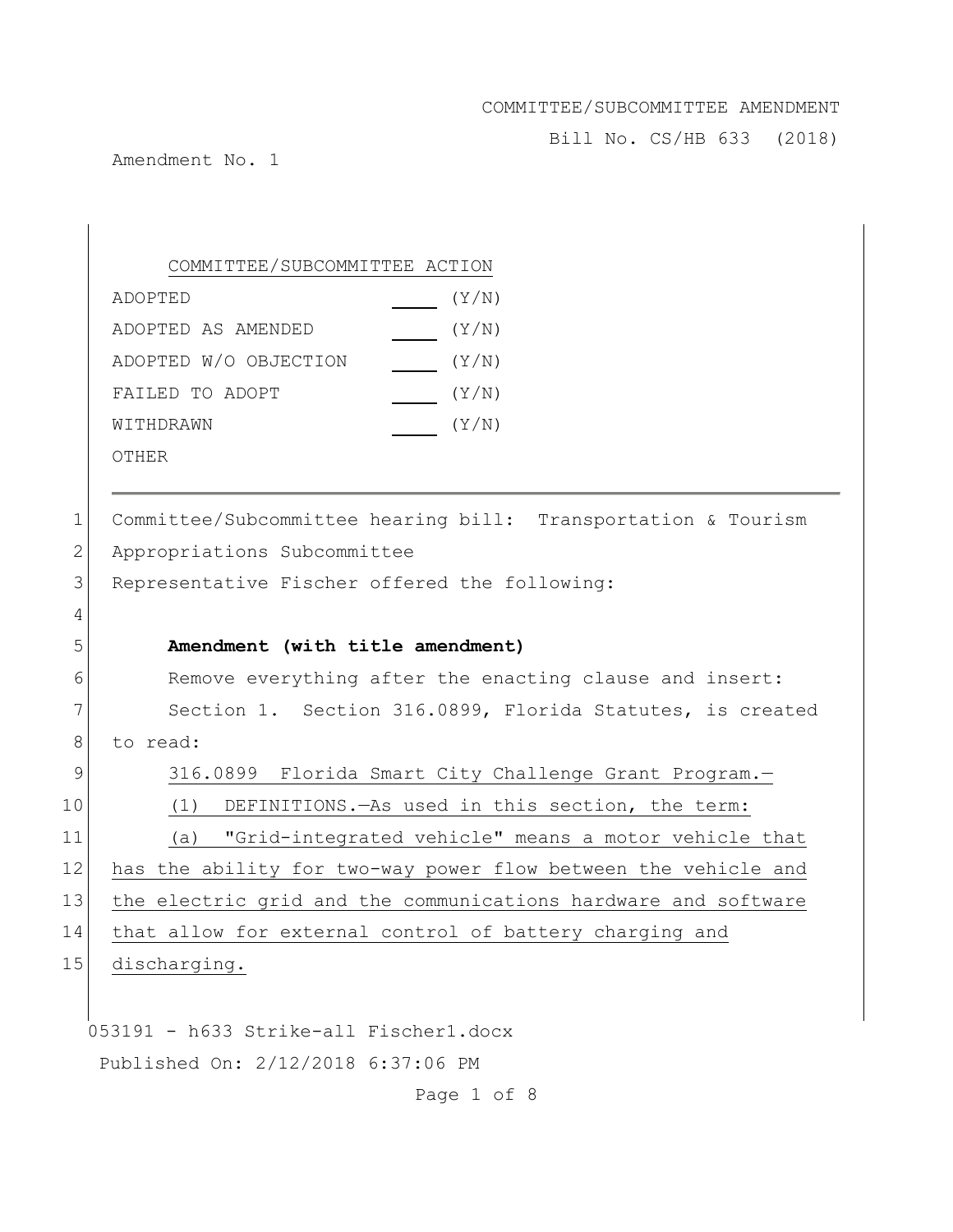Bill No. CS/HB 633 (2018)

Amendment No. 1

| 16 | "Matching funds" includes in-kind services, goods,<br>(b)       |
|----|-----------------------------------------------------------------|
| 17 | equipment, or other noncash contributions calculated at fair    |
| 18 | market value.                                                   |
| 19 | CREATION; GOALS.-The Florida Smart City Challenge<br>(2)        |
| 20 | Grant Program is created within the Department of               |
| 21 | Transportation. The goals of the grant program include, but are |
| 22 | not limited to:                                                 |
| 23 | (a) Providing opportunities to municipalities and other         |
| 24 | regions of the state to develop innovative smart mobility       |
| 25 | solutions to local transportation challenges.                   |
| 26 | Deploying smart city technology that has an immediate<br>(b)    |
| 27 | impact on the safe and efficient movement of people and goods   |
| 28 | within municipalities and other regions of the state.           |
| 29 | Advancing autonomous, connected, grid-integrated, and<br>(C)    |
| 30 | electric vehicle readiness and deployment throughout the state. |
| 31 | (d) Providing enhanced education and workforce development      |
| 32 | opportunities by deploying emerging technologies that support   |
| 33 | the state's future workforce.                                   |
| 34 | Meeting the mobility needs of residents of this state,<br>(e)   |
| 35 | particularly transportation disadvantaged persons as defined in |
| 36 | s. 427.011, by increasing access to and convenience of          |
| 37 | transportation within municipalities and other regions of the   |
| 38 | state.                                                          |
| 39 | Facilitating the efficient movement of freight within<br>(f)    |
| 40 | the state, especially in and around airports and seaports.      |
|    | 053191 - h633 Strike-all Fischer1.docx                          |
|    | Published On: 2/12/2018 6:37:06 PM                              |

Page 2 of 8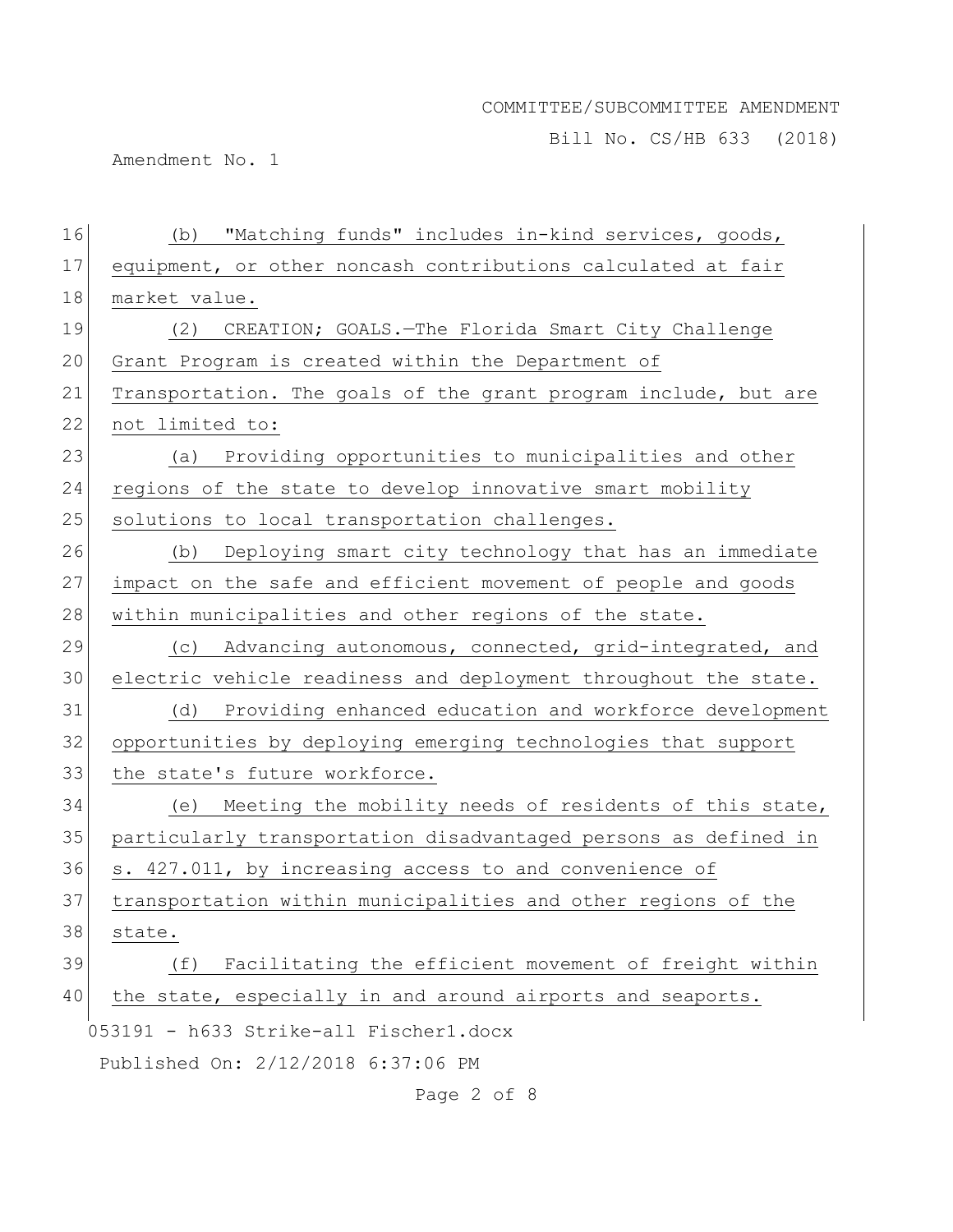Bill No. CS/HB 633 (2018)

Amendment No. 1

| 41 | Supporting the reduction of fossil fuel consumption by<br>(g)    |
|----|------------------------------------------------------------------|
| 42 | relying on renewable energy sources and electric technologies.   |
| 43 | (h) Creating a smart mobility demonstration community in         |
| 44 | the state that serves as a model for municipalities and other    |
| 45 | regions nationwide.                                              |
| 46 | (3) ELIGIBILITY REQUIREMENTS.-                                   |
| 47 | The following entities may apply to the Department of<br>(a)     |
| 48 | Transportation for a grant to fund projects under the Florida    |
| 49 | Smart City Challenge Grant Program:                              |
| 50 | 1. A state, county, municipal, regional, or other agency         |
| 51 | that is responsible for the movement of persons, goods, or       |
| 52 | services within a defined geographical region, including an      |
| 53 | entity created pursuant to chapter 343, chapter 348, or chapter  |
| 54 | 349.                                                             |
| 55 | 2. A metropolitan planning organization or transportation        |
| 56 | planning organization. Each entity responsible for deploying or  |
| 57 | operating the project on behalf of a metropolitan planning       |
| 58 | organization or transportation planning organization must submit |
| 59 | a letter to the department detailing its commitment to the       |
| 60 | implementation, operation, and maintenance of the project.       |
| 61 | 3. A state university.                                           |
| 62 | An applicant for a Florida Smart City Challenge Grant<br>(b)     |
| 63 | must have in place a plan or framework for the implementation of |
| 64 | the proposed project in at least one of the following            |
| 65 | categories:                                                      |
|    | 053191 - h633 Strike-all Fischer1.docx                           |
|    | Published On: 2/12/2018 6:37:06 PM                               |
|    |                                                                  |

Page 3 of 8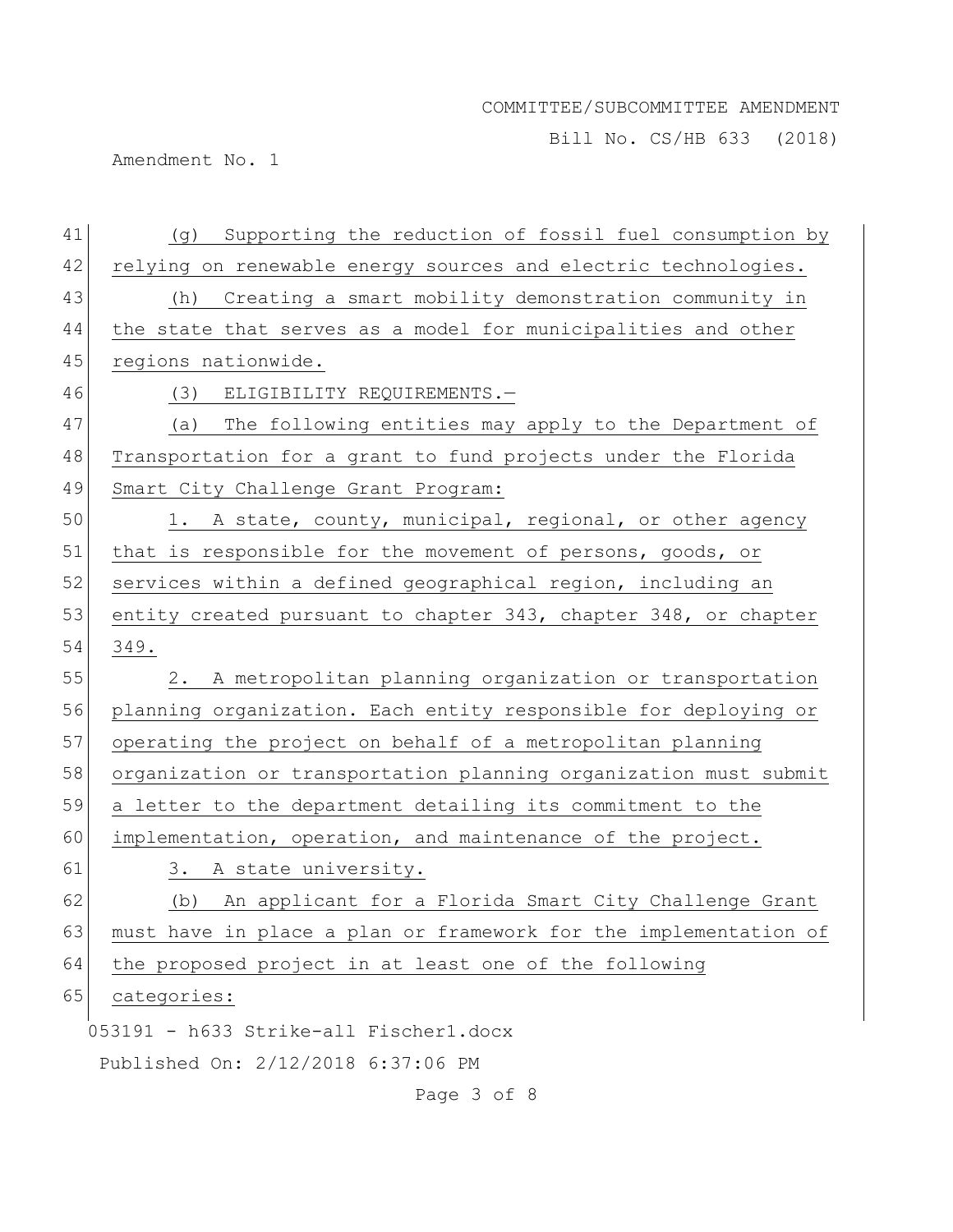Bill No. CS/HB 633 (2018)

Amendment No. 1

| 66 | Autonomous vehicle deployment or demonstration.<br>1.            |
|----|------------------------------------------------------------------|
| 67 | 2.<br>Connected vehicle technology deployment.                   |
| 68 | 3.<br>Shared mobility services innovation and deployment.        |
| 69 | Acceleration of the use of plug-in electric vehicles<br>4.       |
| 70 | and electric charging infrastructure, including deployment of    |
| 71 | grid-integrated vehicles.                                        |
| 72 | (4) PROPOSALS.-By September 1 of the fiscal year in which        |
| 73 | funds are appropriated for this program, the Department of       |
| 74 | Transportation shall issue a request for proposals for the award |
| 75 | of a Florida Smart City Challenge Grant. Each proposal submitted |
| 76 | to the department must include:                                  |
| 77 | (a) A statement by the applicant certifying that the             |
| 78 | project will be implemented and operational within 2 years after |
| 79 | receipt of the grant.                                            |
| 80 | A plan for fulfilling documentation requirements under<br>(b)    |
| 81 | the department's Statewide Systems Engineering Management Plan   |
| 82 | within such 2-year period.                                       |
| 83 | A description of how operation and maintenance costs<br>(C)      |
| 84 | for the project will be funded in order to ensure that the       |
| 85 | department's investment in the project is sustained.             |
| 86 | (d) A plan for evaluation of the project and the methods         |
| 87 | by which such evaluation will be shared with residents of the    |
| 88 | area served by the project.                                      |
|    |                                                                  |

053191 - h633 Strike-all Fischer1.docx Published On: 2/12/2018 6:37:06 PM

Page 4 of 8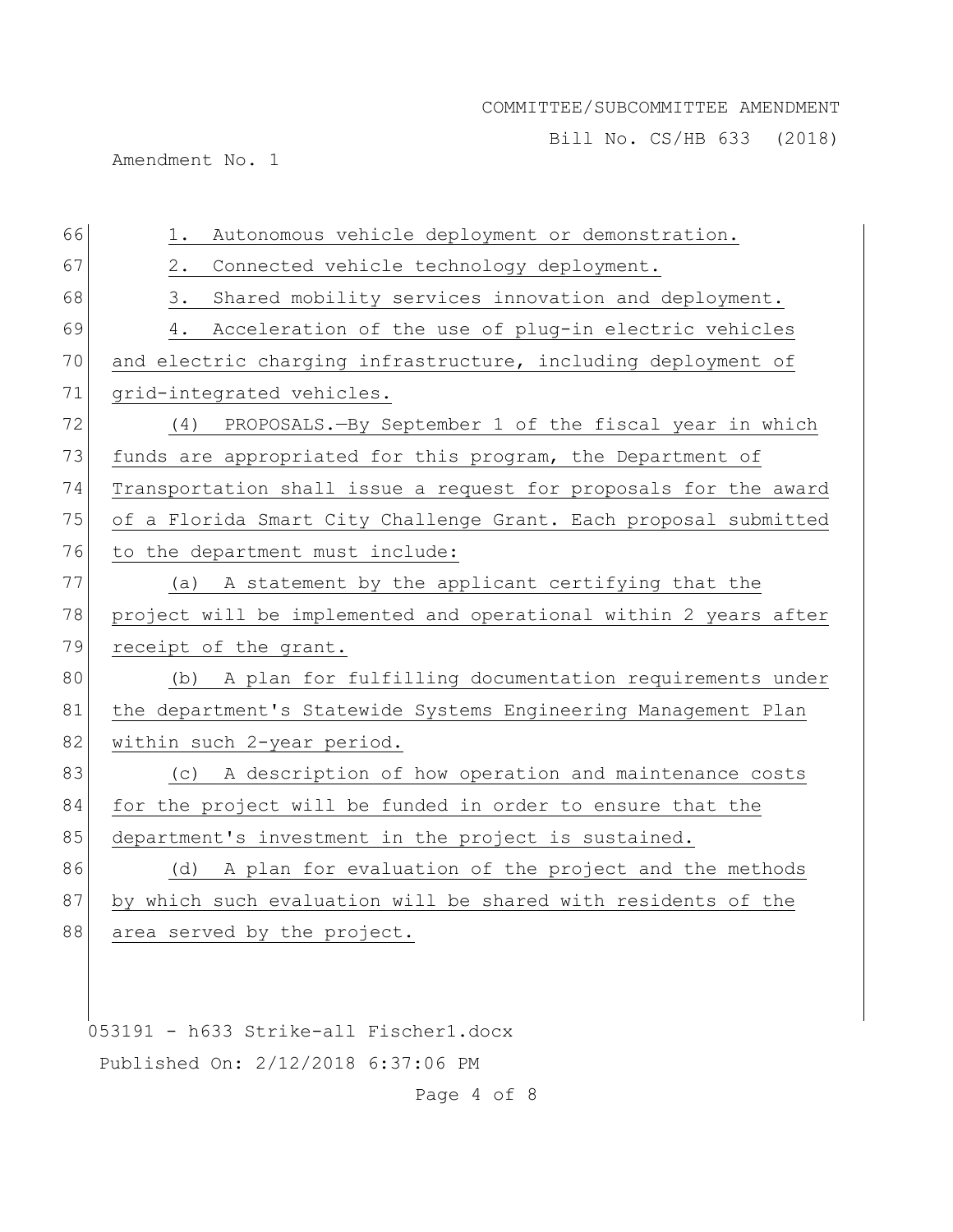Bill No. CS/HB 633 (2018)

Amendment No. 1

| 89  | The procedure for integrating the project's<br>(e)               |
|-----|------------------------------------------------------------------|
| 90  | transportation-related data into the department's Data           |
| 91  | Integration and Video Aggregation System.                        |
| 92  | (5)<br>AWARD OF GRANTS.-Contingent upon specific                 |
| 93  | appropriation by the Legislature, the Department of              |
| 94  | Transportation shall award a Florida Smart City Challenge Grant  |
| 95  | to at least three recipients. The department shall distribute    |
| 96  | the award to each recipient by January 1 of the fiscal year in   |
| 97  | which funds are appropriated.                                    |
| 98  | The grant may fund up to 50 percent of project costs.<br>(a)     |
| 99  | The grant recipient must fund at least 10 percent of project     |
| 100 | costs. Grant funds must be used exclusively for startup costs,   |
| 101 | including, but not limited to, acquisition of hardware,          |
| 102 | software, and assets associated with implementation of the       |
| 103 | project, and may not be used for costs associated with operation |
| 104 | or maintenance of the project.                                   |
| 105 | In selecting grant recipients, the department shall<br>(b)       |
| 106 | give priority to those proposals that demonstrate the            |
| 107 | availability of matching funds from partner organizations to     |
| 108 | fund project costs and that include a plan for documenting the   |
| 109 | acquisition and expenditure of such matching funds.              |
| 110 | The department shall give further priority to those<br>1.        |
| 111 | proposals that include matching funds from private-sector        |
| 112 | partner organizations; however, local public funds may also be   |
| 113 | used.                                                            |
|     | 053191 - h633 Strike-all Fischer1.docx                           |
|     | Published On: 2/12/2018 6:37:06 PM                               |

Page 5 of 8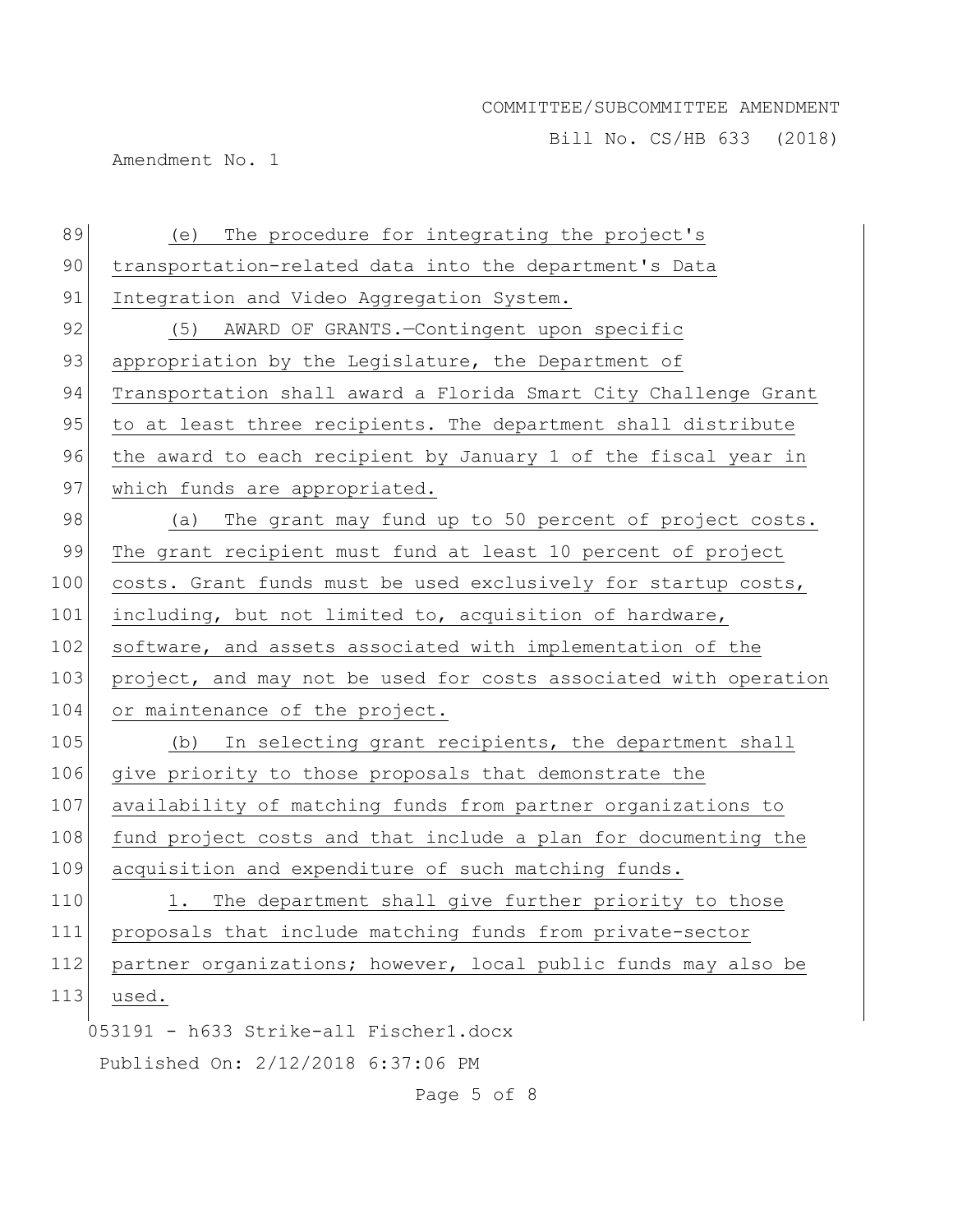Bill No. CS/HB 633 (2018)

Amendment No. 1

| 114 | Matching funds may be used for costs associated with<br>2.       |
|-----|------------------------------------------------------------------|
| 115 | operation, maintenance, and evaluation of the project.           |
| 116 | A grant recipient that receives matching funds must<br>3.        |
| 117 | document the contribution of such funds in a quarterly report    |
| 118 | that details the manner in which the value of such contribution  |
| 119 | is calculated.                                                   |
| 120 | (6)<br>REPORTING REQUIREMENTS.-                                  |
| 121 | (a) Each recipient of a Florida Smart City Challenge Grant       |
| 122 | must submit a quarterly report to the Department of              |
| 123 | Transportation regarding the development, implementation, and    |
| 124 | operation of the project. Such report must include information   |
| 125 | documented pursuant to subparagraph (5) (b) 3.                   |
| 126 | The Department of Transportation must submit a<br>(b)            |
| 127 | quarterly report to the President of the Senate and the Speaker  |
| 128 | of the House of Representatives regarding the overall status of  |
| 129 | the grant program.                                               |
| 130 | After implementation of the project is complete, each<br>(C)     |
| 131 | recipient must submit an initial report to the Governor, the     |
| 132 | President of the Senate, and the Speaker of the House of         |
| 133 | Representatives which details the project's impact on the        |
| 134 | transportation system within the area served by the project, the |
| 135 | extent to which the goals of the grant program have been met,    |
| 136 | and recommendations for project revisions or improvements to     |
| 137 | guide future deployment activities. A final report must be       |
| 138 | submitted 2 years after submission of the initial report.        |
|     | 053191 - h633 Strike-all Fischer1.docx                           |
|     | Published On: 2/12/2018 6:37:06 PM                               |

Page 6 of 8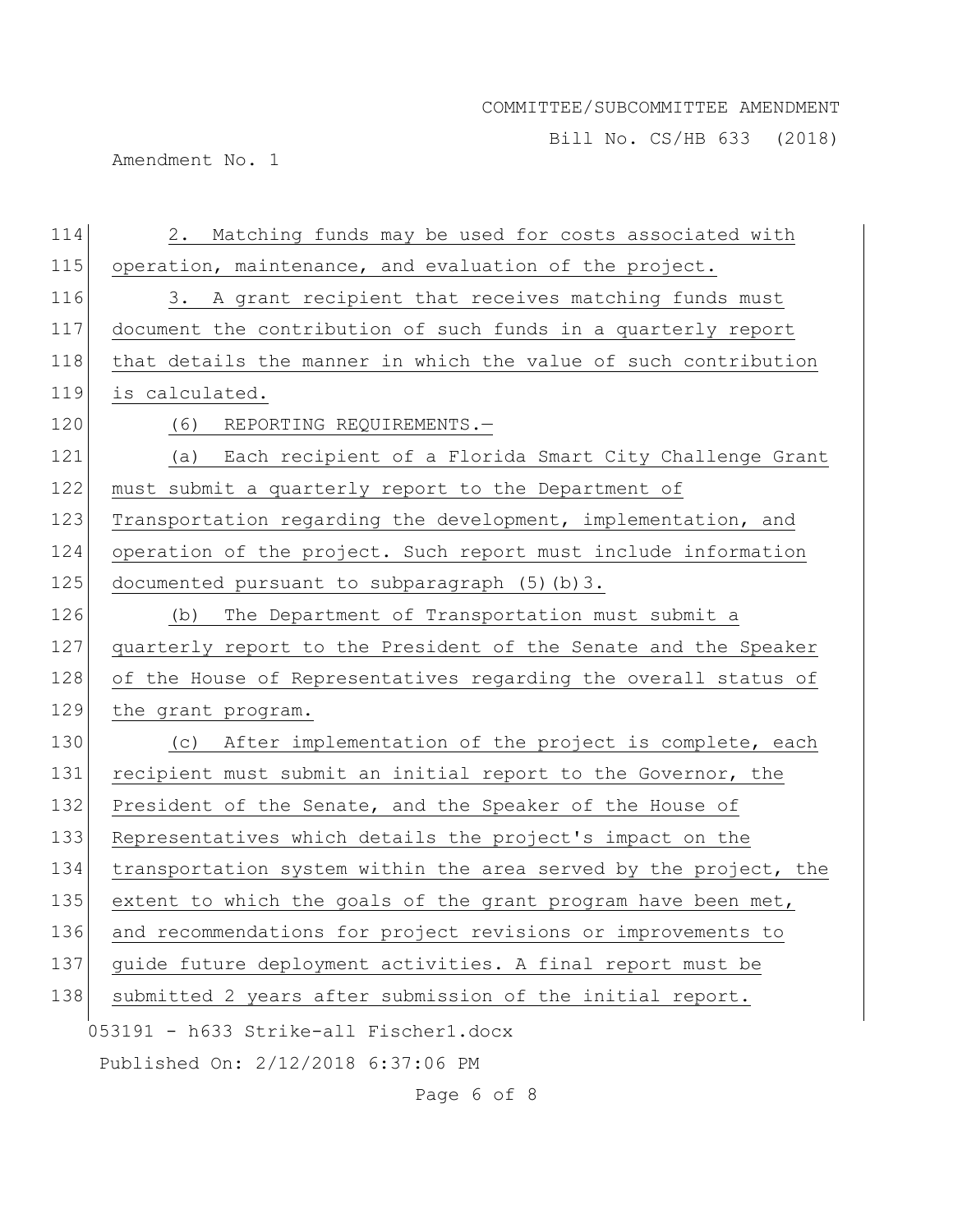Bill No. CS/HB 633 (2018)

Amendment No. 1

| 139 | (7) ADMINISTRATIVE SUPPORT. The Department of                    |
|-----|------------------------------------------------------------------|
| 140 | Transportation shall provide administrative support to the       |
| 141 | Florida Smart City Challenge Grant Program in order to           |
| 142 | facilitate the deployment of smart city technology within the    |
| 143 | state, including, but not limited to, expedited review of        |
| 144 | proposals submitted under subsection (4). The department may     |
| 145 | select an independent nongovernmental entity to assist in        |
| 146 | project construction, management, and evaluation; to oversee the |
| 147 | implementation of the project; and to analyze and document       |
| 148 | lessons learned during, and benefits derived from,               |
| 149 | implementation of the project. The nongovernmental entity must   |
| 150 | have experience with the national Smart Cities Initiative,       |
| 151 | advanced transportation deployment experience in this state,     |
| 152 | extensive engineering experience, or expertise in stakeholder    |
| 153 | engagement of potential partners to create a demonstration       |
| 154 | community as described in paragraph (2) (h).                     |
| 155 | Section 2. This act shall take effect July 1, 2018.              |
| 156 |                                                                  |
| 157 |                                                                  |
| 158 | TITLE AMENDMENT                                                  |
| 159 | Remove everything before the enacting clause and insert:         |
| 160 | A bill to be entitled                                            |
| 161 | An act relating to the Florida Smart City Challenge              |
| 162 | Grant Program; creating s. 316.0899, F.S.; defining              |
| 163 | the terms "grid-integrated vehicle" and "matching                |
|     | 053191 - h633 Strike-all Fischer1.docx                           |
|     | Published On: 2/12/2018 6:37:06 PM                               |

Page 7 of 8